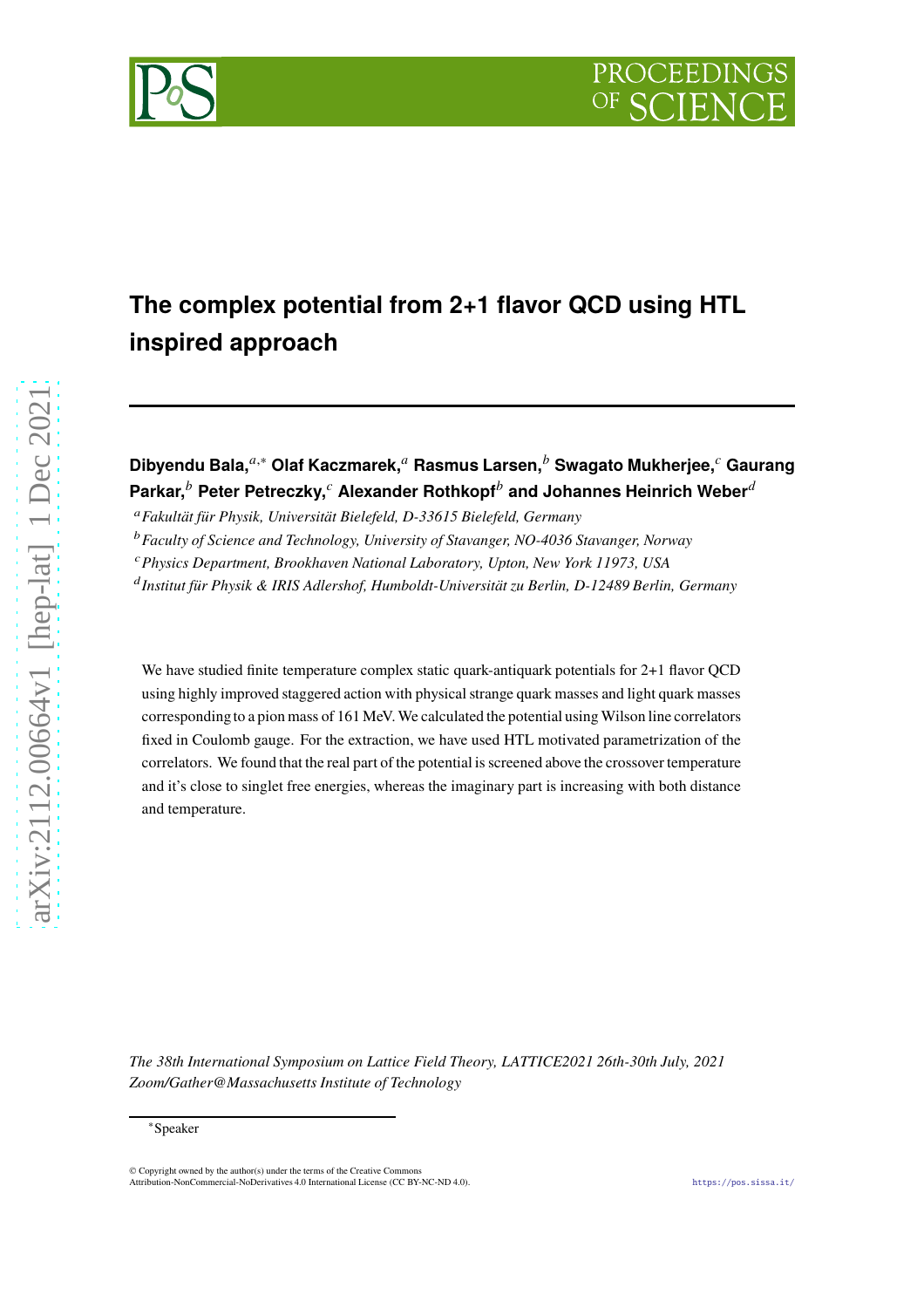## **1. Introduction**

Quarkonia, the bound states of heavy quark-antiquark pairs have been played an important role for the understanding of the Quark-Gluon Plasma (QGP), particularly after the proposition by Matsui and Satz [\[1](#page-7-0)] that the suppression of quarkonium can be an important signal of the formation of QGP. One way to understand the propagation of quarkonia inside the plasma is by defining a thermal static quark-antiquark potential [\[2](#page-7-1), [3\]](#page-7-2). The potential is defined by the following expression,

<span id="page-1-0"></span>
$$
V(r,T) = i \lim_{t \to \infty} \frac{\partial \log W_T(r,t)}{\partial t}.
$$
 (1)

Here  $W_T(r, t)$  is a thermal averaged Wilson loop in real-time. The potential is only defined if the above limit exists. At zero temperature, the existence of a potential follows from the transfer matrix argument. At finite temperature, however, the existence of the above limit is a non-trivial condition. In leading order Hard Thermal Loop (HTL) perturbation theory it has been found that a potential can be defined and in contrast to zero temperature the finite temperature potential is complex [\[2](#page-7-1)]. The real and imaginary part of the potential for  $r \sim 1/m_D$  is given by,

$$
V_{re}(r) = -\frac{g^2 C_F}{4\pi} \left( \frac{e^{-m_D r}}{r} + m_D \right)
$$
  

$$
V_{im}(r) = \frac{g^2 C_F}{4\pi} T \int_0^\infty dz \frac{2z}{(z^2 + 1)^2} \left[ 1 - \frac{\sin z m_D r}{z m_D r} \right].
$$
 (2)

<span id="page-1-1"></span>Here g is the QCD coupling constant at scale T and  $C_F = 4/3$  for QCD. The real part is the Debye screened version of Coulomb potential with a Debye mass  $m<sub>D</sub>$ , whereas the imaginary part is approaching zero at short distances and saturates at a long distance.

The definition of the potential in Eq. [\(1\)](#page-1-0) requires a real time Wilson loop, but on the lattice we can only calculate Wilson loops  $W_T(r, \tau)$  in imaginary time  $\tau \in (0, \beta = 1/T)$ . The real time Wilson loop can in principle be obtained from imaginary time Wilson loop  $W_T(r, \tau)$  by analytic continuation, which is done by the spectral function  $\rho(r, \omega)$  [\[4](#page-7-3)] as follows,

$$
W_T(r,\tau) = \int d\omega \exp(-\omega \tau) \rho(r,\omega)
$$
  
\n
$$
W_T(r,t) = \int d\omega \exp(-i \omega t) \rho(r,\omega).
$$
\n(3)

<span id="page-1-3"></span>The extraction of the spectral function  $\rho(r, \omega)$  from a finite set of data of  $W_T(r, \tau)$  is an unstable problem without any initial prior of the spectral function. As a result various spectral functions are possible which satisfy the lattice data. Some of the spectral functions, however, do not support any well defined limit of Eq. [\(1\)](#page-1-0) [\[15](#page-8-0)]. For various applications, like the construction of the spectral function for point vector current correlator [\[5\]](#page-7-4) or in open quantum system studies of quarkonia [\[6](#page-7-5), [7\]](#page-7-6) one needs to have a potential. Because of this we will constrain our spectral function such that a potential exist, quantiatively we will consider spectral functions that satisfies

<span id="page-1-2"></span>
$$
\lim_{t \to \infty} \frac{\int \omega \rho(\omega, r) \exp(-i\omega t) d\omega}{\int \rho(\omega, r) \exp(-i\omega t) d\omega} = V_{re}(r, T) - i V_{im}(r, T). \tag{4}
$$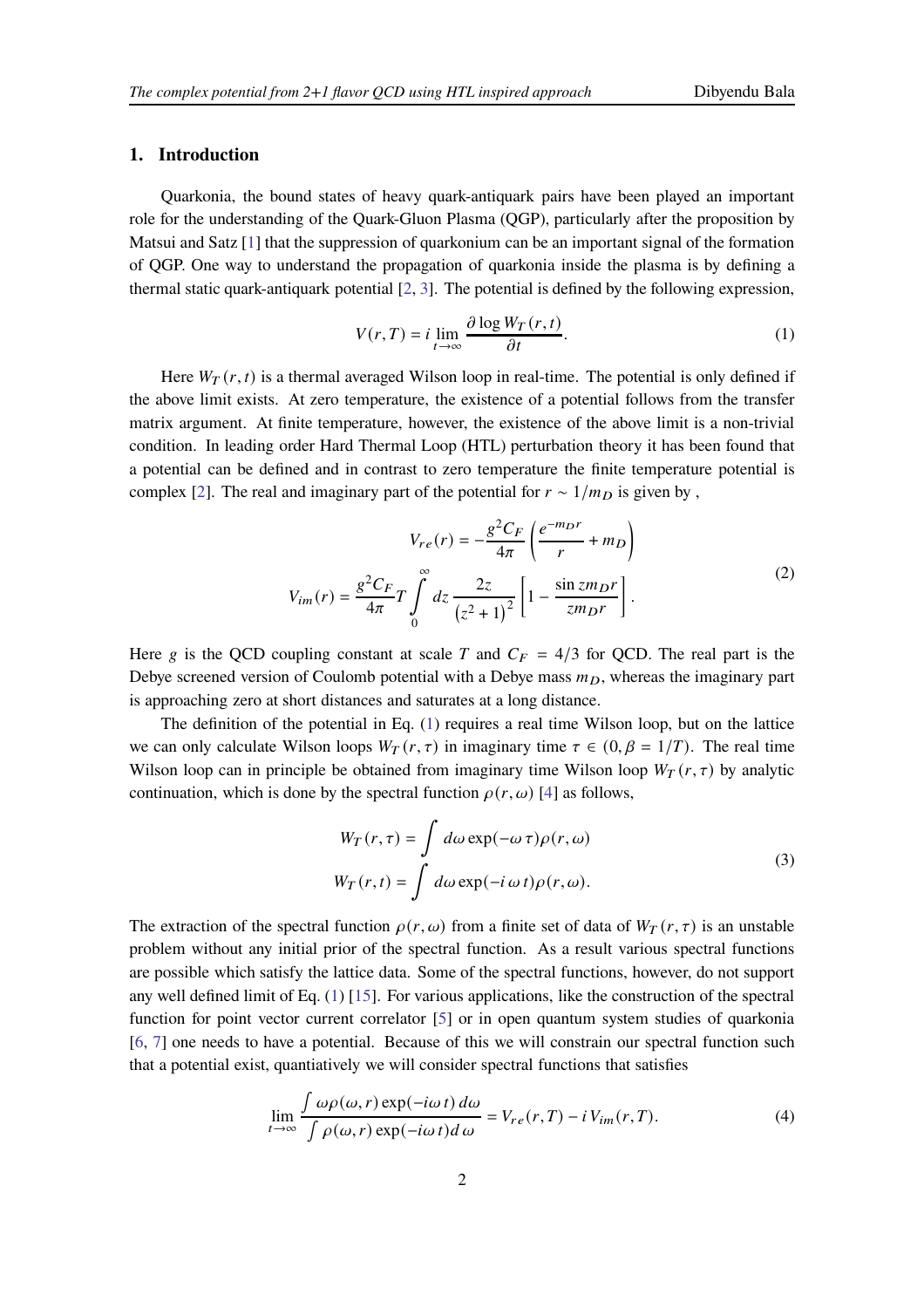The Bayesian reconstruction method in [\[8\]](#page-7-7) generates spectral functions that automatically satisfy the above condition. In this proceeding, we will use a HTL motivated parametrization [\[9](#page-7-8)] which also satisfies the above condition.

#### **2. Method**

<span id="page-2-0"></span>In HTL perturbation theory, the leading order result for the Wilson loop is given by [\[2](#page-7-1)],

$$
\log W_T(r,\tau) = g^2 C_F \int \frac{d^3 \vec{q}}{(2\pi)^3} \frac{e^{iq_3r} + e^{-iq_3r} - 2}{2} \left( \frac{\tau}{\vec{q}^2 + \Pi_L(0, \vec{q})} + \int_{-\infty}^{\infty} \frac{dq^0}{\pi} n_B(q^0) [1 + e^{q^0\beta} - e^{q^0\tau} - e^{q^0(\beta - \tau)}] \times \left[ \left( \frac{1}{\vec{q}^2} - \frac{1}{(q^0)^2} \right) \rho_L(q^0, \vec{q}) + \left( \frac{1}{q_3^2} - \frac{1}{\vec{q}^2} \right) \rho_T(q^0, \vec{q}) \right] \right).
$$
\n(5)

Here  $\rho_T$  and  $\rho_L$  are the transverse and longitudinal components of the gluonic spectral function. This expression leads to the HTL potential in Eq. [\(2\)](#page-1-1). We observe that the real part and imaginary part originate from rather different  $\tau$  dependencies of log  $W_T(r, \tau)$ . The real part is determined from the linear part in  $\tau$ , whereas the imaginary part of the potential from the part periodic in  $\tau$ .

We also observe that the potential also does not get any contribution from the  $\rho_T$  part of Eq. [\(5\)](#page-2-0). However, the presence of this term does affect the extraction of the potential from the Euclidean lattice data. It has been shown [\[10](#page-7-9)] that in leading order, Coulomb gauge fixed Wilson line correlator also reproduces the same complex potential in Eq. [\(2\)](#page-1-1), however, this correlator does not have any contribution from  $\rho_T$  term.

Motivated by this we have calculated the Coulomb gauge fixed Wilson line correlator nonperturbatively on the lattice. For the extraction of the real and imaginary part of the potential, we have then assumed the following HTL based parametrization of  $W_T(r, \tau)$  near  $\tau \sim \frac{\beta}{2}$  $\frac{p}{2}$ ,

$$
\log(W_T(r,\tau)) = c_0 \tau + \int_{-\infty}^{\infty} d\omega \sigma(r,\omega) [\exp(\omega \tau) + \exp(\omega(\beta - \tau))]. \tag{6}
$$

For the existence of the potential,

$$
\lim_{t \to \infty} i \frac{\partial \log(W_T(r, t))}{\partial t} = -c_0 - \lim_{t \to \infty} \int_{-\infty}^{\infty} d\omega \sigma(r, \omega) \omega[\exp(i\omega t) - \exp(\omega(\beta - it))] = \text{constant} \tag{7}
$$

Using the identity  $\lim_{t\to\infty} [\exp(i\omega t) - \exp(i(\omega(\beta - it))] = 2\pi i \omega \delta(\omega)$ , we see that the above limit will exist only when  $\sigma(r, \omega) \sim \frac{1}{\omega^2}$  as  $\omega \to 0$ . Further using the structure of HTL perturbative results, we parametrize  $\sigma(r, \omega)$  as follows,

$$
\sigma(r,\omega) = n_b(\omega) \left( \frac{c_{-1}}{\omega} + \sum_{l=0}^{\infty} c_{2l+1} \omega^{2l+1} \right)
$$
 (8)

Only odd terms are present because  $n_b(\omega)(\exp(\omega \tau) + \exp(\omega(\beta - \tau))) = -n_b(-\omega)(\exp(-\omega \tau) + \exp(\omega(\beta - \tau)))$  $exp(-\omega(\beta - \tau))).$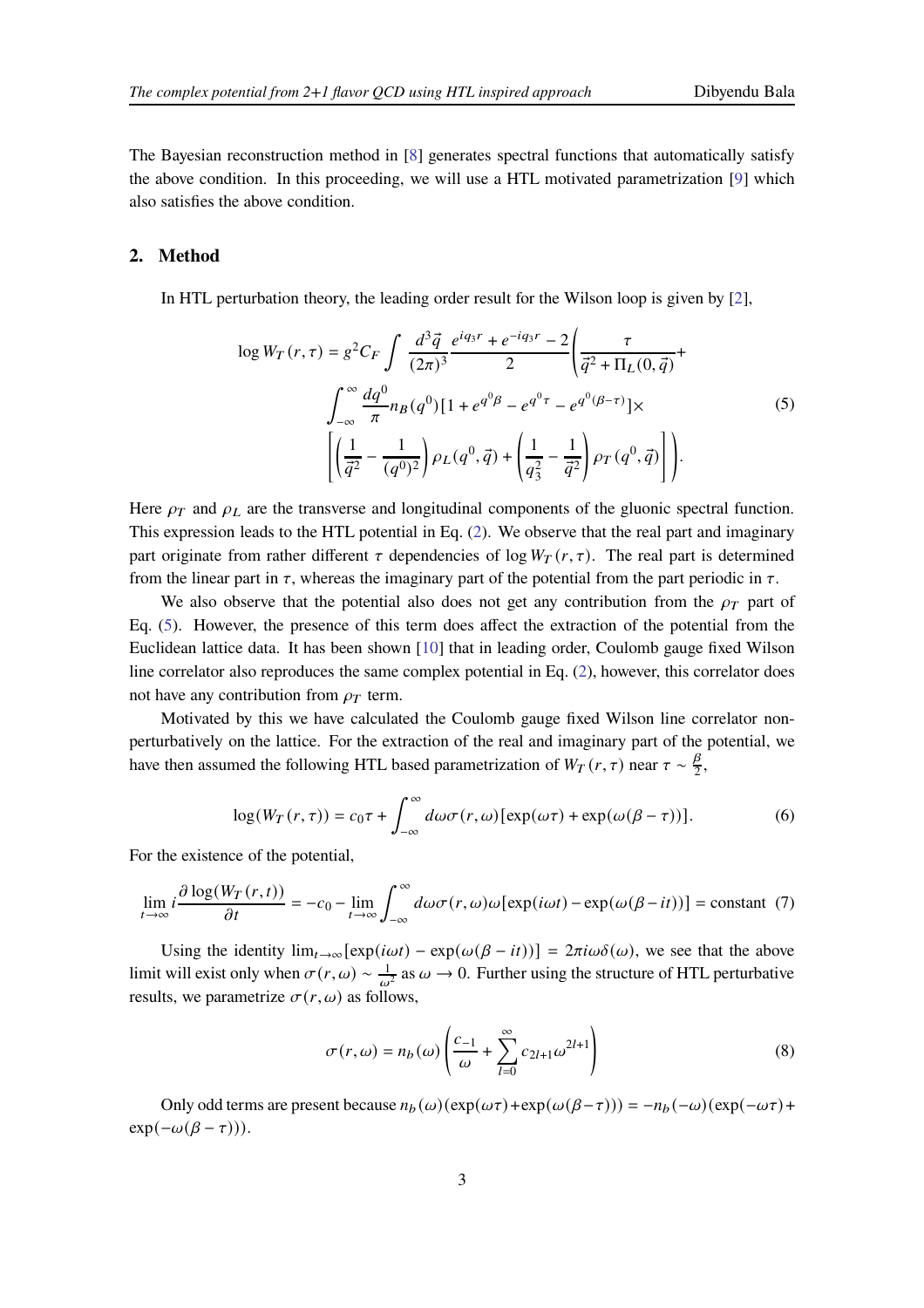Using this  $\sigma(\omega, r)$  we get [\[9\]](#page-7-8),

<span id="page-3-0"></span>
$$
-\frac{\partial \log(W_T(r,\tau))}{\partial \tau} = -c_0 + \frac{2\pi c_{-1}}{\beta} \cot \frac{\pi \tau}{\beta} + \sum_{l=0}^{\infty} c_{2l+1} G_l(\tau,\beta),\tag{9}
$$

where  $G(\tau, \beta) = 2 \frac{(2l+2)!}{\beta^{2l+3}}$  $\frac{2l+2)!}{\beta^{2l+3}}$   $\left[\zeta\left(3+2l,\frac{\tau}{\beta}\right)-\zeta\left(3+2l,1-\frac{\tau}{\beta}\right)\right]$  $\frac{\tau}{\beta}\Big)\Big|.$ Using Eq. [\(9\)](#page-3-0), the potential can be obtained easily,

$$
V(r) = -c_0(r, T) - i \frac{2\pi c_{-1}(r, T)}{\beta}.
$$
\n(10)

The real and imaginary part can then be identified as  $V_{re}(r,T) = -c_0(r,T)$  and  $V_{im}(r,T)$  $2 \pi c_{-1}(r,T)$  $\frac{f_1(r,t)}{\beta}$ . Terms inside the summation of Eq. [\(9\)](#page-3-0) do not surivive in the  $t \to \infty$  limit. Integrating Eq. [\(9\)](#page-3-0) with the first two terms, we get the following form of the correlator around  $\tau \sim \frac{\beta}{2}$  $\frac{p}{2}$ ,

<span id="page-3-1"></span>
$$
W_T(r,\tau) = A(r,T) \exp\left[-V_{re}(r,T)\tau - \frac{\beta V_{im}(r,T)}{\pi} \log\left(\sin\frac{\pi\tau}{\beta}\right)\right].
$$
 (11)

#### **3. Lattice Spectification**

We have measured Wilson line correlators on Coulomb gauge fixed  $(2+1)$  flavor gauge field configurations generated by the HotQCD and TUMQCD collaborations with temporal extent  $N_{\tau}$  = 12 and spatial extent  $N_s = 48[11, 12, 14]$  $N_s = 48[11, 12, 14]$  $N_s = 48[11, 12, 14]$  $N_s = 48[11, 12, 14]$  $N_s = 48[11, 12, 14]$  $N_s = 48[11, 12, 14]$  $N_s = 48[11, 12, 14]$ . The strange quark mass  $m_s$  has been set to its physical value and the light quark mass to  $m_l = m_s/20$ . The pion mass corresponding to this parameter is 161 MeV in the continuum limit[\[12](#page-7-11)]. These configurations are generated using the HISQ action for the fermionic part and Luscher-Weisz gauge action for the gluonic part. As the temporal extent is fixed, the temperature has been changed by changing the lattice spacing  $a$ . The lattice spacings have been fixed by the  $r_1$  scale, which is defined using zero temperature static  $Q\overline{Q}$  potential, and we use  $r_1 = 0.3106 fm$  [\[13](#page-8-2)][\[14](#page-8-1)] whenever converting to physical units.

#### **4. Results for the potential**

To extract the potential we fit our lattice data with the first moment  $m_1(r, \tau)$  defined as follows,

<span id="page-3-2"></span>
$$
m_1(r,\tau) = \log\left(\frac{W_T(r,\tau/a)}{W_T(r,\tau/a+1)}\right)
$$
\n(12)

In terms of the parametrization in Eq.  $(11)$  we get,

$$
m_1(r, n_\tau = \tau/a) = V_{re}(r, T) a - \frac{V_{im}(r, T)aN_\tau}{\pi} \log \left[ \frac{\sin(\pi n_\tau/N_\tau)}{\sin(\pi (n_\tau + 1)/N_\tau)} \right]
$$
(13)

We have performed a two-parameter correlated fit of the equation near  $\tau \sim \frac{\beta}{2}$  $\frac{p}{2}$  to extract the real and imaginary part of the potential. For lattices with  $N_{\tau} = 12$  we have done the fitting only with the points  $\tau/a = 5, 6, 7$ , but it has been shown in the quenched approximation with large  $N_{\tau}$ that reasonable data points near  $\tau/a \sim N_{\tau}/2$  can be fitted using Eq. [\(12\)](#page-3-2)[\[9\]](#page-7-8). The demonstration of the fit for two temperatures is shown in Fig. [1.](#page-4-0) We see that the data near  $\tau \sim \frac{\beta}{2}$  $\frac{p}{2}$  is well described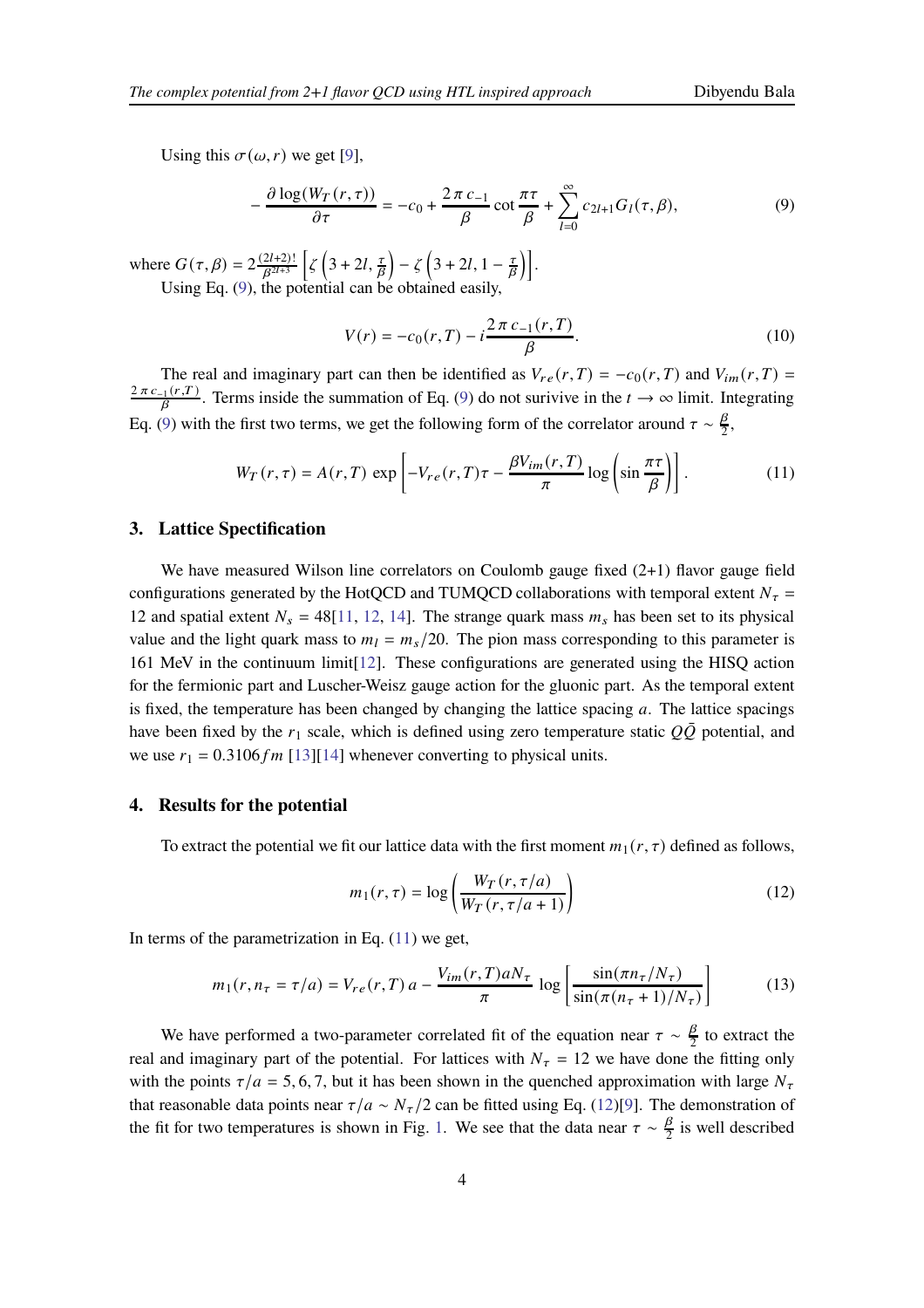<span id="page-4-0"></span>

<span id="page-4-1"></span>**Figure 1:** Lattice data fitted with HTL motivated parametrization of Eq. [\(12\)](#page-3-2) at T=408 MeV (Left) and T=667 MeV (Right).



**Figure 2:** The complex potential obtained from HTL parametrization at various temperature as a function of distance r. Real part (Left) shows medium modification above cross over temperature and Imaginary part (Right) shows non-trival temperature dependence.

by HTL parametrization. The smaller and higher  $\tau$  range is not expected to be described by the HTL parametrization. A subtracted correlator, where the UV contaminated part is removed, has also been used to extract the real and imaginary part of the potential in [\[15](#page-8-0)].

The real and imaginary part from this fit is shown in Fig. [2.](#page-4-1) We see that the real part of the potential shows medium modifications above the cross-over temperature. The large distance part of the potential shows much flatter behavior compared to the zero temperature linear behavior related to the string tension. The short-distance part of the potential shows medium modifications at a higher temperature. On the other hand, the imaginary part increases with distance at the available distances for a given temperature and approaches zero at a short distance. For a given distance the imaginary part also increases with temperature. These features of the potential are in qualitative agreement with the potential obtained in [\[8](#page-7-7), [9\]](#page-7-8). It is important to note that although the data can be fitted with the HTL parametrization, the real and imaginary parts obtained from the fits can not be quantitatively described by the HTL potential in Eq. [\(2\)](#page-1-1).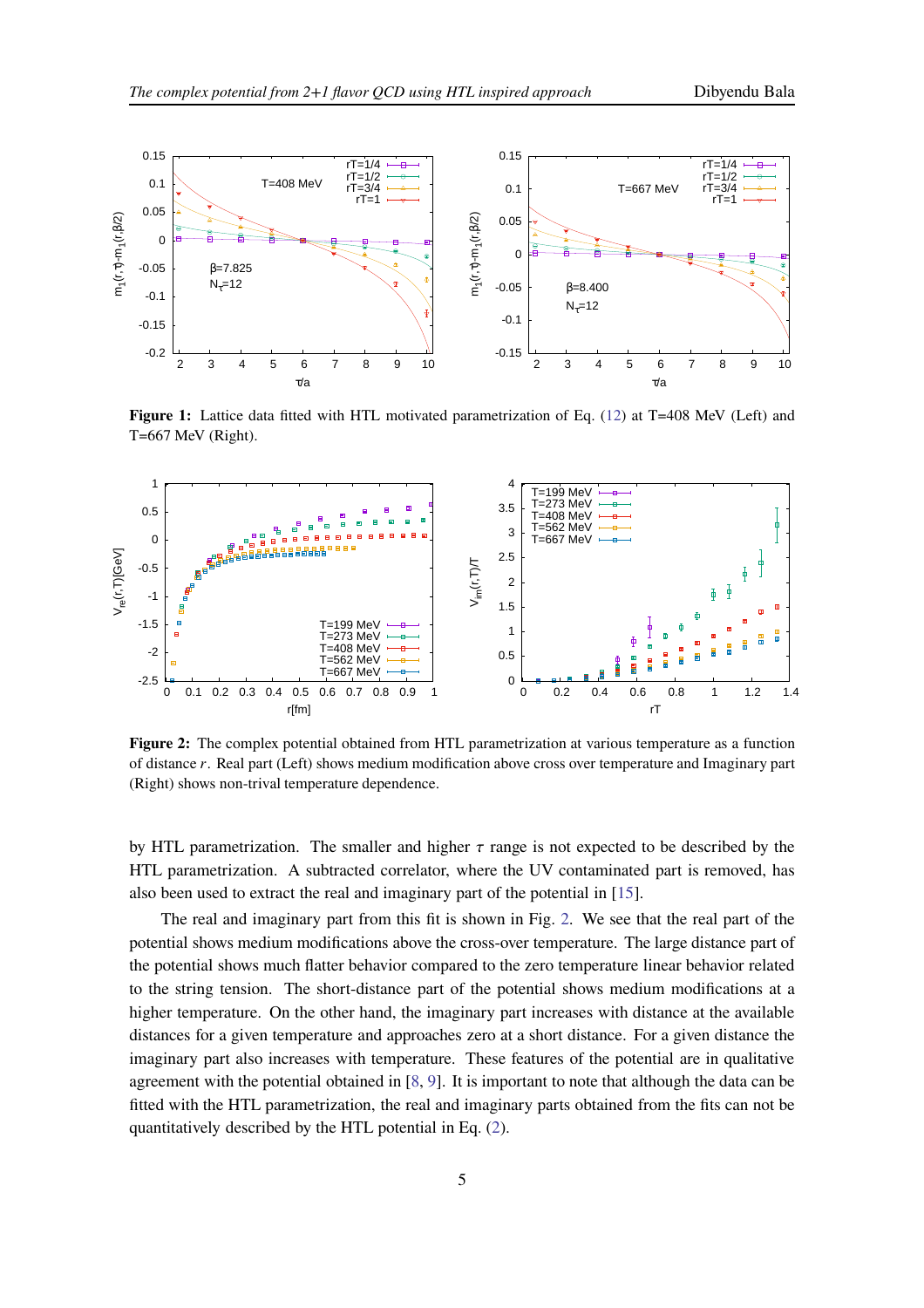<span id="page-5-0"></span>

Figure 3: Dominant peak of spectral function of Eq.  $(11)$ .

Once we have the real and imaginary part of the potential, we can compute the dominant peak of the spectral function using Eq.  $(11)$ . The spectral function can be obtained from,

<span id="page-5-1"></span>
$$
\rho(r,\omega) = \frac{1}{2\pi} \int_{-\infty}^{\infty} dt \exp(i\omega t) W_T(r,t)
$$
\n(14)

The spectral function is plotted in Fig. [3](#page-5-0) for a temperature of 408 MeV. We observe that the spectral function shows asymmetric structure around the peak position [\[16](#page-8-3)]. The integration of Eq. [\(14\)](#page-5-1) can be done exactly [\[17\]](#page-8-4). Near the peak  $\rho(r, \omega)$  can be approximated by a Lorentzian,

$$
\rho(r,\omega) \approx \sqrt{\frac{2}{\pi}} \frac{V_{im}(r,T)}{(V_{re}(r,T)-\omega)^2 + V_{im}(r,T)^2}
$$
 | $V_{re}(r,T) - \omega$ |,  $V_{im}(r,T) \ll T$ . (15)

This is expected as we already assumed the existence of the limit in Eq. [\(4\)](#page-1-2).

Away from the peak the structure differs from a Lorentzian:

$$
\rho(r,\omega) \sim (\omega - V_{re}(r,T))^{-\left(1 - \frac{\beta V_{im}(r,T)}{\pi}\right)} \qquad \omega - V_{re}(r,T) \gg T,
$$
\n
$$
\sim e^{-\beta(V_{re}(r,T) - \omega)} \left(V_{re}(r,T) - \omega\right)^{-\left(1 - \frac{\beta V_{im}(r,T)}{\pi}\right)} \qquad \omega - V_{re}(r,T) \ll -T.
$$
\n(16)

The exponential suppression at the low- $\omega$  side of the peak is needed for Eq. [\(3\)](#page-1-3) to be integrable.

## **5. Comparison with singlet Free Energy**

The singlet free energy  $F_s$  is another widely studied quantity [\[11](#page-7-10), [18](#page-8-5), [19\]](#page-8-6) at finite temperature, which is defined in Coulomb gauge and given by,

$$
F_s(r,T) = -T \log(W_T(r,\beta)).
$$
\n(17)

In leading order HTL perturbation theory, the singlet free energy is exactly equal to the real part of the potential in Eq. [\(2\)](#page-1-1). On the left panel of Fig. [4,](#page-6-0) the singlet free energy and the real part of the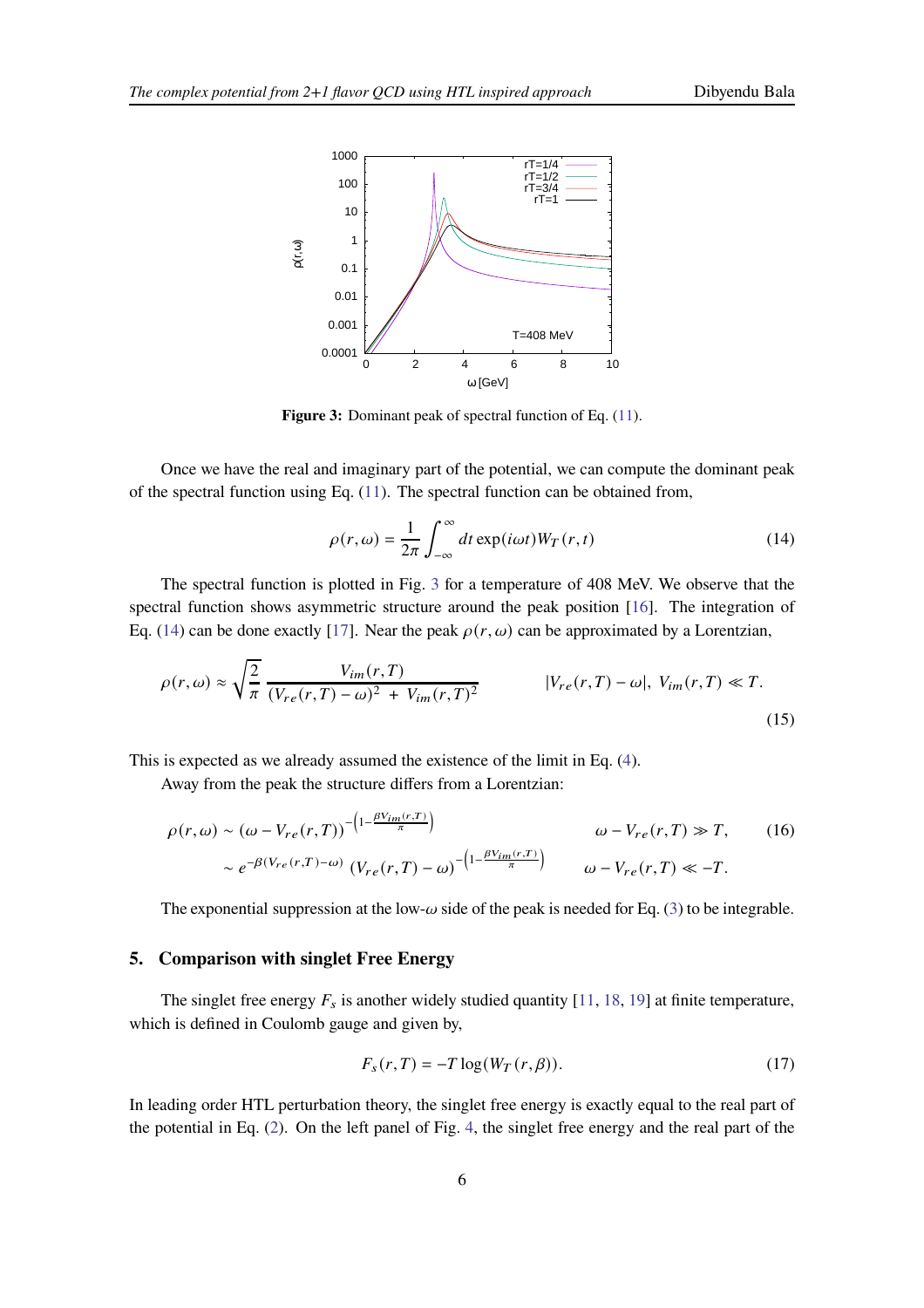<span id="page-6-0"></span>

**Figure 4:** (Left) The singlet free energy  $F_s(r,T)$  (black points) and real part of potential  $V_{re}(r,T)$  as function of r. (Right)  $(V_{re}(r,T) - F_s(r,T))/T$  plotted as a function of rT.

potential obtained on the lattice have been compared. We see that even non-perturbatively these two quantities come close to each other. However on the right panel of Fig. [4](#page-6-0) , when we have plotted the difference  $V_{re}(r, T) - F_s(r, T)$  we do see a finite difference between these two quantities. As we increase the temperature the difference however is becoming smaller, as at very high temperatures both of these quantities should approach to their leading order HTL value.

#### **6. Conclusion**

We have computed the complex static quark-antiquark potential at finite temperature using a HTL motivated approach. We have found that data near  $\tau \sim \beta/2$  is consistent with the HTL parametrization. The extracted real part of the potential shows screening above the crossover temperature, whereas the imaginary part is increasing with both distance and temperature. We have also observed that the real part of the potential is very close to the singlet free energy, however, a small non-zero difference exists between them. We have also computed the structure of the dominant peak of the spectral function, which shows an asymmetric structure away from the peak and near the peak, the spectral function can be approximated by a Lorentzian.

#### **7. Acknowledgement**

This work is supported by the U.S. Department of Energy, Office of Science, Office of Nuclear Physics through the (i) Contract No. DESC0012704, and (ii) Scientific Discovery through Advance Computing (SciDAC) award Computing the Properties of Matter with Leadership Computing Resources. (iii) R.L., G.P., and A.R. acknowledge funding by the Research Council of Norway under the FRIPRO Young Research Talent grant 286883. (iv) J.H.W.'s research was funded by the Deutsche Forschungsgemeinschaft (DFG, German Research Foundation) - Projektnummer 417533893/GRK2575 "Rethinking Quantum Field Theory". (v) D.B. and O.K. acknowledge support by the Deutsche Forschungsgemeinschaft (DFG, German Research Foundation) through the CRC-TR 211 'Strong interaction matter under extreme conditions'– project number 315477589 – TRR 211.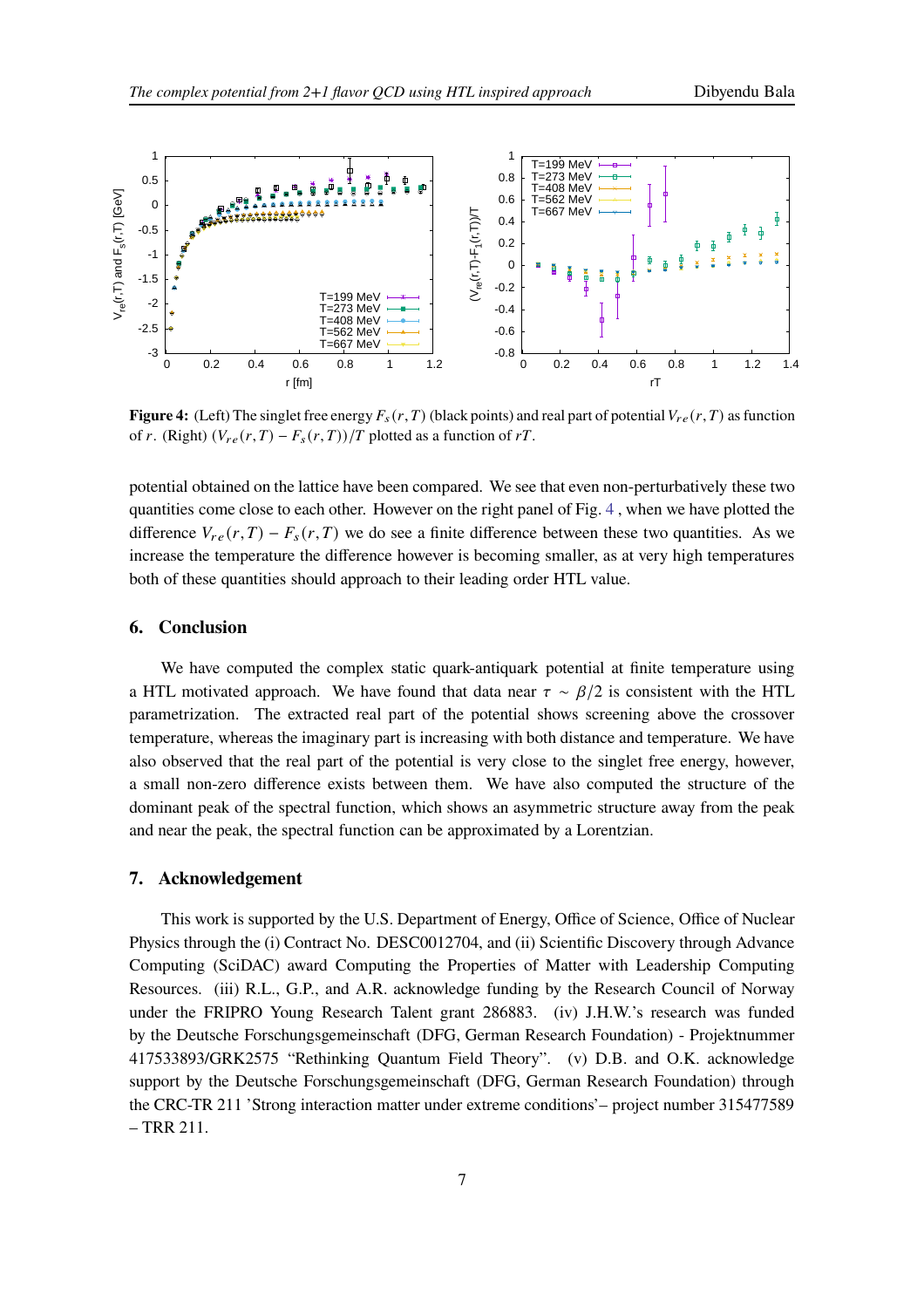This research used awards of computer time provided by: (i) The INCITE and ALCC programs at Oak Ridge Leadership Computing Facility, a DOE Office of Science User Facility operated under Contract No. DE-AC05- 00OR22725. (ii) The National Energy Research Scientific Computing Center (NERSC), a U.S. Department of Energy Office of Science User Facility located at Lawrence Berkeley National Laboratory, operated under Contract No. DE-AC02- 05CH11231. (iii) The PRACE award on JUWELS at GCS@FZJ, Germany. (iv) The facilities of the USQCD Collaboration, which are funded by the Office of Science of the U.S. Department of Energy. (v) The UNINETT Sigma2 - the National Infrastructure for High Performance Computing and Data Storage in Norway under project NN9578K-QCDrtX "Real-time dynamics of nuclear matter under extreme conditions".

## **References**

- <span id="page-7-0"></span>[1] T. Matsui and H. Satz,  $J/\Psi$  Suppression by Quark-Gluon Plasma Formation, Phys. Lett. B 178, (1986) 416.
- <span id="page-7-1"></span>[2] M. Laine, O. Philipsen, P. Romatschke and M. Tassler, Real-time static potential in hot QCD, JHEP03, (2007) 054.
- <span id="page-7-2"></span>[3] N. Brambilla, J. Ghiglieri, A. Vairo and P. Petreczky, Static quark-antiquark pairs at finite temperature, Phys. Rev. D 78, (2008) 014017.
- <span id="page-7-3"></span>[4] A. Rothkopf, T. Hatsuda and S. Sasaki, Complex Heavy-Quark Potential at Finite Temperature from Lattice QCD, Phys. Rev. Lett. 108 (2012) 162001.
- <span id="page-7-4"></span>[5] Y. Burnier, M. Laine, and M. Vepsalainen, Heavy quarkonium in any channel in resummed hot QCD, JHEP01 (2008) 043.
- <span id="page-7-5"></span>[6] Y. Akamatsu and A. Rothkopf, Stochastic potential and quantum decoherence of heavy quarkonium in the quark-gluon plasma, Phys. Rev. D 85, (2012) 105011.
- <span id="page-7-6"></span>[7] S. Kajimoto, Y. Akamatsu, M. Asakawa, and A. Rothkopf, Phys. Rev. D 97, (2018) 014003.
- <span id="page-7-7"></span>[8] Y. Burnier, O. Kaczmarek, and A. Rothkopf, Static quark-antiquark potential in the quark-gluon plasma from lattice QCD, Phys. Rev. Lett. 114, (2015) 082001.
- <span id="page-7-8"></span>[9] D. Bala and S. Datta, Nonperturbative potential for the study of quarkonia in QGP, Phys. Rev. D 101, (2020) 034507.
- <span id="page-7-9"></span>[10] Y. Burnier and A. Rothkopf, A hard thermal loop benchmark for the extraction of the nonperturbative  $Q\overline{Q}$  potential, Phys. Rev. D87, (2013) 114019.
- <span id="page-7-10"></span>[11] A. Bazavov, N. Brambilla, P. Petreczky, A. Vairo, and J. H. Weber (TUMQCD Collaboration), Color screening in (2+1)-flavor QCD, Phys. Rev. D 98, (2018) 054511.
- <span id="page-7-11"></span>[12] A. Bazavov et al. Equation of state in (2+1)-flavor QCD, Phys. Rev. D 90, (2014) 094503.